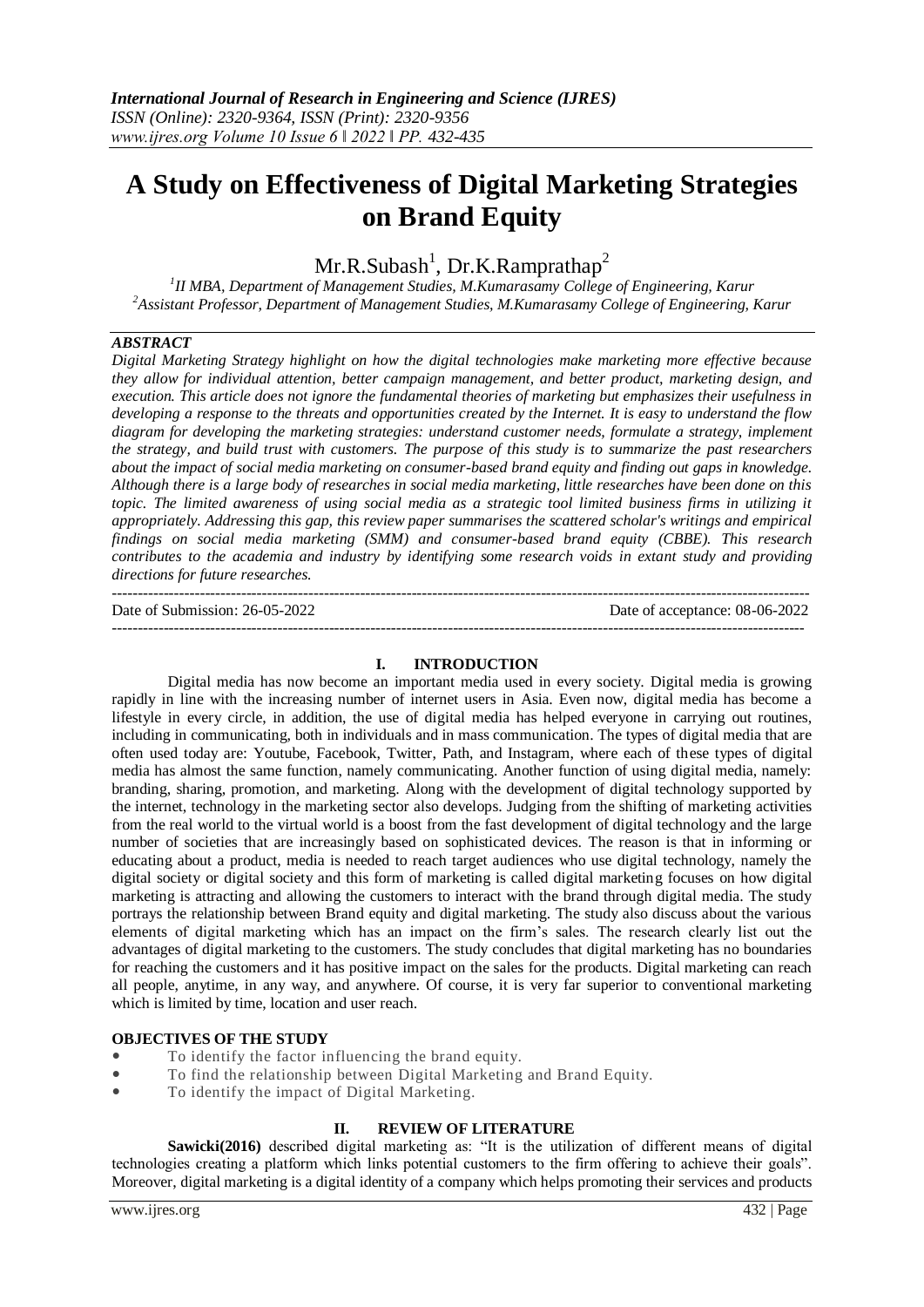through virtual platform. Digital marketing plays an important role to build a brand because of the fact it attracts customers. People now a days are highly attracted to Digital Media.

**Dastane(2020)** relate or examine the connection between Digital advertising and buy goal with the mediating effect of CRM (Customer Relationship Management) for Malaysian e-commerce industries. Empirical research on Malaysian e-commerce industry carried out which suggest that digital marketing have positive and noteworthy effect on buy expectation. Purchase intention has greatly influence by digital marketing. Digital marketing increases the purchase intension of a customer by 68%. It is true as people in this era is technologically advance and use gadgets such as mobile, computers and Tablets etc.

**Mohammed & Alkubise(2016)** explored online advertisement as a tool to market products and services digitally. It is significantly found that World Wide Web is the most adopted online advertisement platform with more interactive services and effectiveness. The results show that online advertisement is an effective way which increases the purchase intention and effectiveness depends on income level, internet usage and advertisement content.

**Afrina Yasmin, Sadia Tasneem and Kaniz Fatema (2015)** conducted a study on "Effectiveness of Digital Marketing in the Challenging Age: An Empirical Study". The main objective of digital marketing is attracting customers and allowing them to interact with the brand through digital media. This article focuses on the importance of digital marketing for both marketers and consumers. We examine the effect of digital marketing on the firms' sales. This study has described various forms of digital marketing, effectiveness of it and the impact it has on firm's sales.

# **III. RESEARCH METHODOLOGY**

A Research Design is the arrangement of conditions for collections and analysis of data in a manner that aims to combine relevance to the research purpose with economy in procedure. The research is a descriptive research, as it includes surveying and fact-finding. The research was not done before for the organization. The research was supposed to explore details for further studies. A research population is also known as a welldefined collection of individuals or objects known to have similar characteristics. All individuals or objects within a certain population usually have a common, binding characteristic or trait. The population of this research about 500 peoples of that organisation.

#### **Sampling Method:**

Simple random sampling is a fundamental sampling method and can easily be a component of a more complex sampling method. The main attribute of this sampling method is that every sample has the same probability of being chosen. The sample size in this sampling method should ideally be more than a few hundred so that simple random sampling can be applied appropriately. They say that this method is theoretically simple to understand but difficult to implement practically. Working with large sample size isn't an easy task, and it can sometimes be a challenge to finding a realistic sampling frame.

| A WALAY YA A WAAA WYYA WYYY W YY ALWAANDAYD WAA'U MA Y WWYYD YAAA Y WEAA YAANTAA AANTA AA'U WAALE |                       |           |             |       |     |  |  |
|---------------------------------------------------------------------------------------------------|-----------------------|-----------|-------------|-------|-----|--|--|
|                                                                                                   | <b>Sum of Squares</b> |           | Mean Square |       |     |  |  |
| <b>Between Groups</b>                                                                             | 7.624                 |           | 3.812       | 6.508 | 002 |  |  |
| <b>Within Groups</b>                                                                              | 115.396               | <b>97</b> | .586        |       |     |  |  |
| Total                                                                                             | 123.020               | 199       |             |       |     |  |  |

**IV. ANALYSIS AND INTERPRETATION Table of I am attracted to businesses and products through email marketing** 

#### **Inference:**

From the above table the Calculated table the calculated sum value is.002 which was below the level of 0.05%. Hence the Hypothesis of H1 is truly fit and it is acceptable.

**H0** – There is no relation between I am attracted to businesses and products through email marketing.

**H1** – There is relation between I am attracted to businesses and products through email marketing.

|                       | Sum of Squares |     | Mean Square |        |      |
|-----------------------|----------------|-----|-------------|--------|------|
| <b>Between Groups</b> | 13.102         |     | 6.551       | 11.558 | .000 |
| <b>Within Groups</b>  | 111.653        | 197 | .567        |        |      |
| Total                 | 124.755        | 199 |             |        |      |

|  |  |  |  |  |  |  | Table of Email marketing is significantly cheaper and faster to assess than traditional Mail |
|--|--|--|--|--|--|--|----------------------------------------------------------------------------------------------|
|--|--|--|--|--|--|--|----------------------------------------------------------------------------------------------|

#### **Inference:**

From the above table the Calculated table the calculated sum value is.000 which was high the level of 0.05%. Hence the Hypothesis of H1 is truly fit and it is acceptable.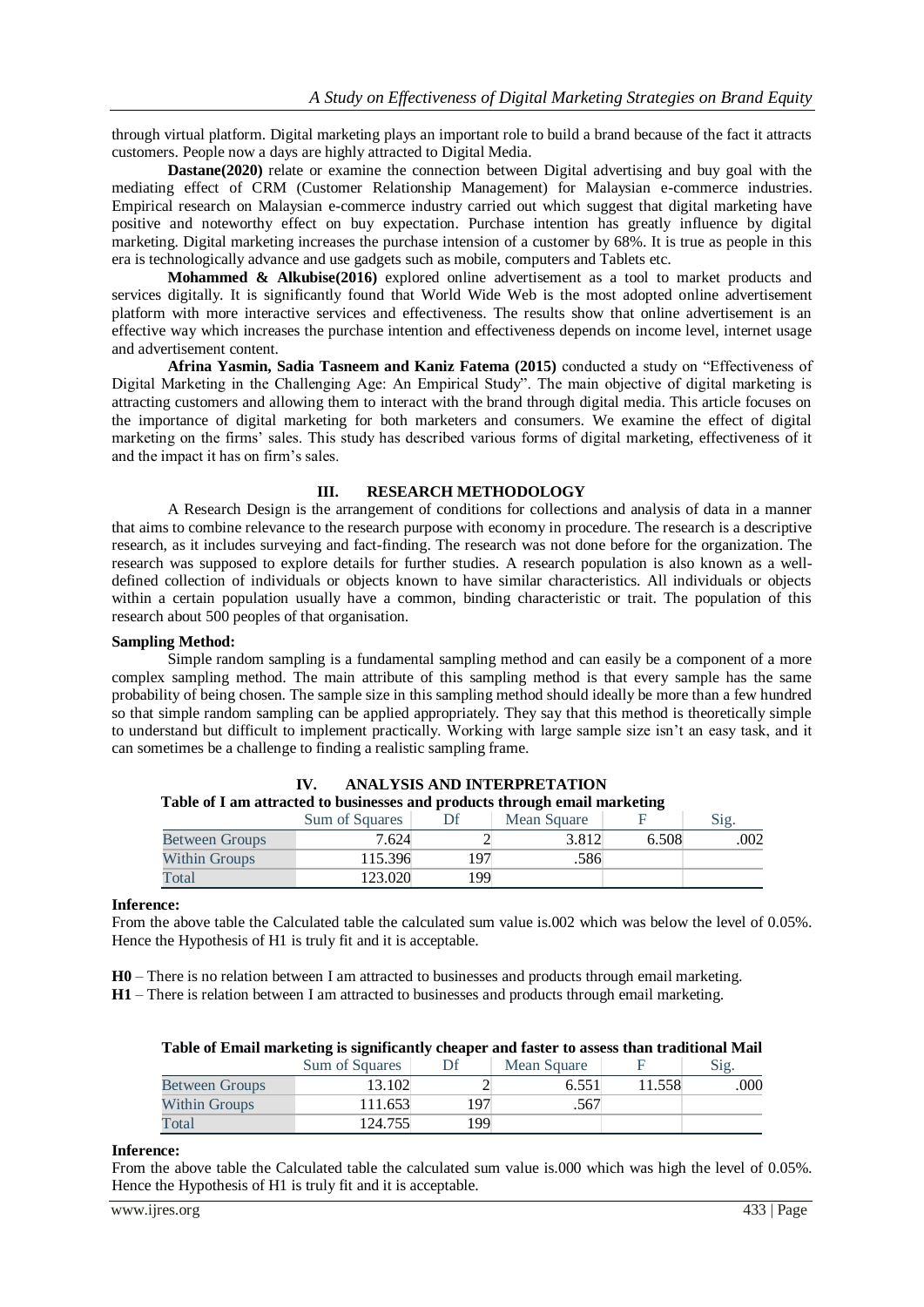**H0** – There is no relation between Email marketing is significantly cheaper and faster to assess than traditional Mail.

**H1** – There is relation between Email marketing is significantly cheaper and faster to assess than traditional Mail.

|                       | Sum of Squares |     | Mean Square |        | Sig. |
|-----------------------|----------------|-----|-------------|--------|------|
| <b>Between Groups</b> | 46.540         |     | 23.270      | 53.009 | .000 |
| Within Groups         | 86.480         | 197 | .439        |        |      |
| Total                 | 133.020        | 199 |             |        |      |

# **Table of Mobile marketing helps businesses reach a far wider and diverse audience**

# **Inference:**

From the above table the Calculated table the calculated sum value is. 000 which was high the level of 0.05%. Hence the Hypothesis of H1 is truly fit and it is acceptable.

**H0** – There is no relation between Mobile marketing helps businesses reach a far wider and diverse audience. **H1** – There is relation between Mobile marketing helps businesses reach a far wider and diverse audience.

# **Table of SEO helps me find needed products faster**

|                       | Sum of Squares |     | Mean Square |        | $\mathrm{Mg}.$ |
|-----------------------|----------------|-----|-------------|--------|----------------|
| <b>Between Groups</b> | 13.416         |     | 6.708       | 11.174 | .000           |
| Within Groups         | 118.264        | 197 | .600        |        |                |
| Total                 | 131.680        | 199 |             |        |                |

# **Inference:**

From the above table the Calculated table the calculated sum value is.000 which was below the level of 0.05%. Hence the Hypothesis of H1 is truly fit and it is acceptable.

**H0** – There is no relation between SEO helps me find needed products faster.

**H1** – There is relation between SEO helps me find needed products faster.

# **V. SUGGESTIONS**

1) The company can provide price concession, trade discount and cash discount to motivate the bulk buyers of customers.

2) The pricing policy can be changed according to the convenience of customers.

3) The company can adopt further several product lines newly. This will be helpful to increase profit.

4) A special care should be taken with regard to the complaint given by customers.

5)The company can concentrate more on advertising about their products and services.

6) Feedback can be collected from the customers after using the product, according to the feedback the products can be altered.

7) Dealers meeting should be organized on regular basis to have interactions about the policies of the company.

# **VI. CONCLUSION**

The Pupa Home Care Product is one of the fast moving brands in Tamil Nadu. Its Manufacturing factory is in Karur. The company has good market share which the result of efforts made by Company.

The literature and empirical works have revealed that digital marketing was a key factor and significantly affected the purchase intention of the customers with some support from relevant previous study results. In the current research, the digital marketing dimension's social media marketing had a significant and positive effect on purchase intention.

The study offers some practical implications to increase the levels of purchase intention to Pupa products, the study suggested that the store management should incorporate advanced forms of positive brand value to enhance the brand awareness through digital marketing approaches e.g. social-media platforms. According to the findings of this research, moderating the role of brand equity would improve the need to